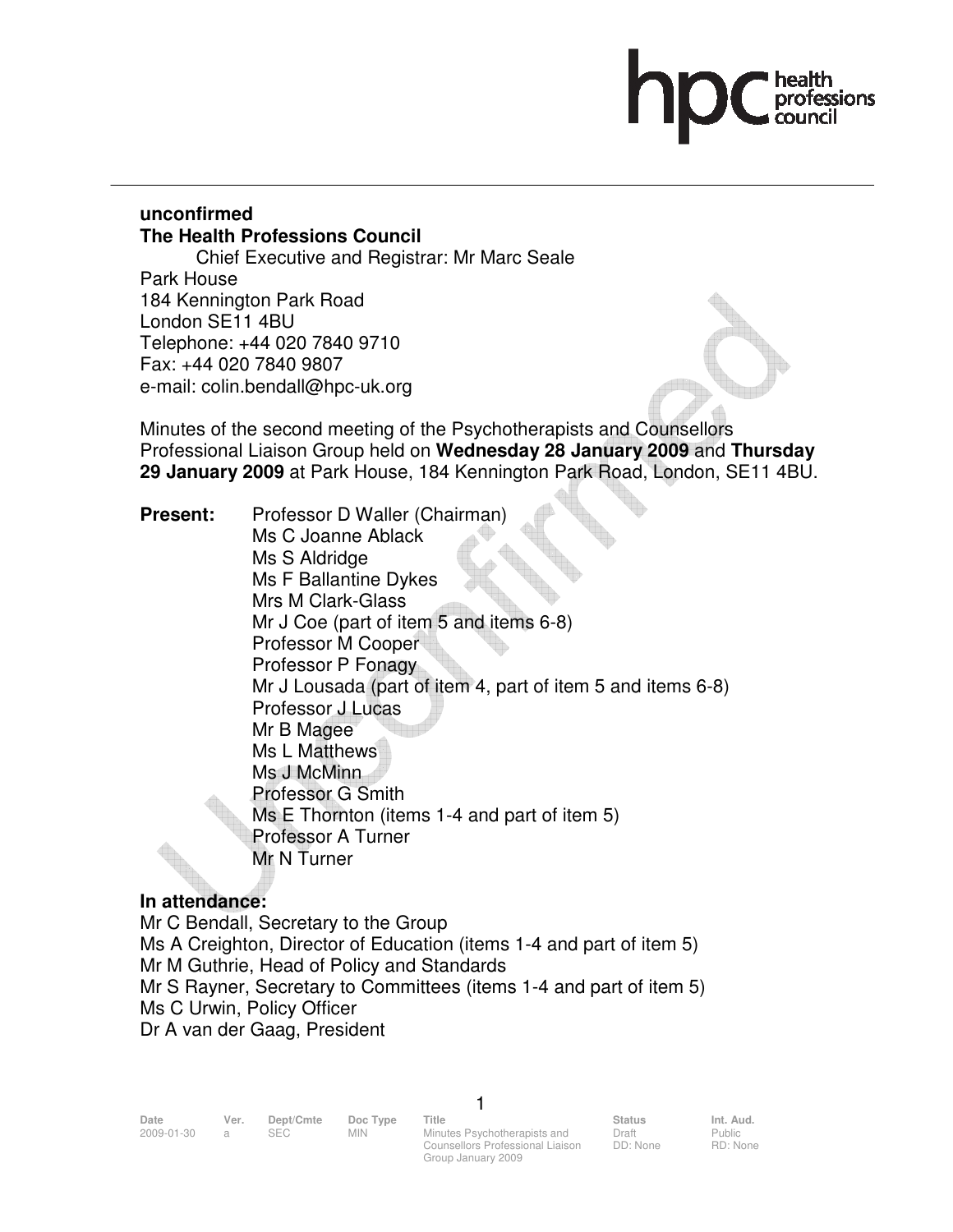#### **Item 1.09/1 Apologies for absence**

- 1.1 The Chairman welcomed members of the Group and people in the public gallery. Members of the Group introduced themselves.
- 1.2 Apologies for absence were received from Ms K Murphy (Ms C Joanne Ablack attending instead). The Group noted that Ms R Mary Owen was unable to take up her membership of the Group for personal reasons and Mr Turner had replaced her.
- 1.3 The Group noted that Mr J Coe was expected to arrive later during the meeting.

#### **Item 2.09/2 Approval of agenda**

2.1 The Group approved the agenda.

#### **Item 3.09/3 Minutes of the Professional Liaison Group meeting held on 4 December 2008**

- 3.1 The Group agreed that the minutes of the first meeting of the Professional Liaison Group should be confirmed as a true record and signed by the Chairman, subject to the following amendments:
	- paragraph 4.4 should state that the HPC would hold a threemonth consultation on the recommendations from the Professional Liaison Group. The HPC would then consider the recommendations in the light of the consultation and make recommendations to the Department of Health;
	- at the end of paragraph 6.8, the last modality for which National Occupational Standards for psychological therapies were being developed should read 'Humanistic, Person-Centred, Process Experiential'.
		- the minutes should state that a question had been raised about how the counselling National Occupational Standards would be integrated, or not, into the National Occupational Standards being developed in four modalities for the psychological therapies by Skills for Health. The Group had noted that this issue had yet to be resolved.

#### **Item 4.09/4 Matters arising**

- 4.1 The Group received a paper to note from the Executive.
- 4.2 The Group noted the actions list as agreed at the last meeting. The Group noted that the reference group meeting due to be held in

 $\Omega$ 

| Date       | Ver. | Dept/Cmte  | Doc Type   | Title                            | <b>Status</b> | Int. Aud. |
|------------|------|------------|------------|----------------------------------|---------------|-----------|
| 2009-01-30 |      | <b>SEC</b> | <b>MIN</b> | Minutes Psychotherapists and     | Draft         | Public    |
|            |      |            |            | Counsellors Professional Liaison | DD: None      | RD: None  |

Group January 2009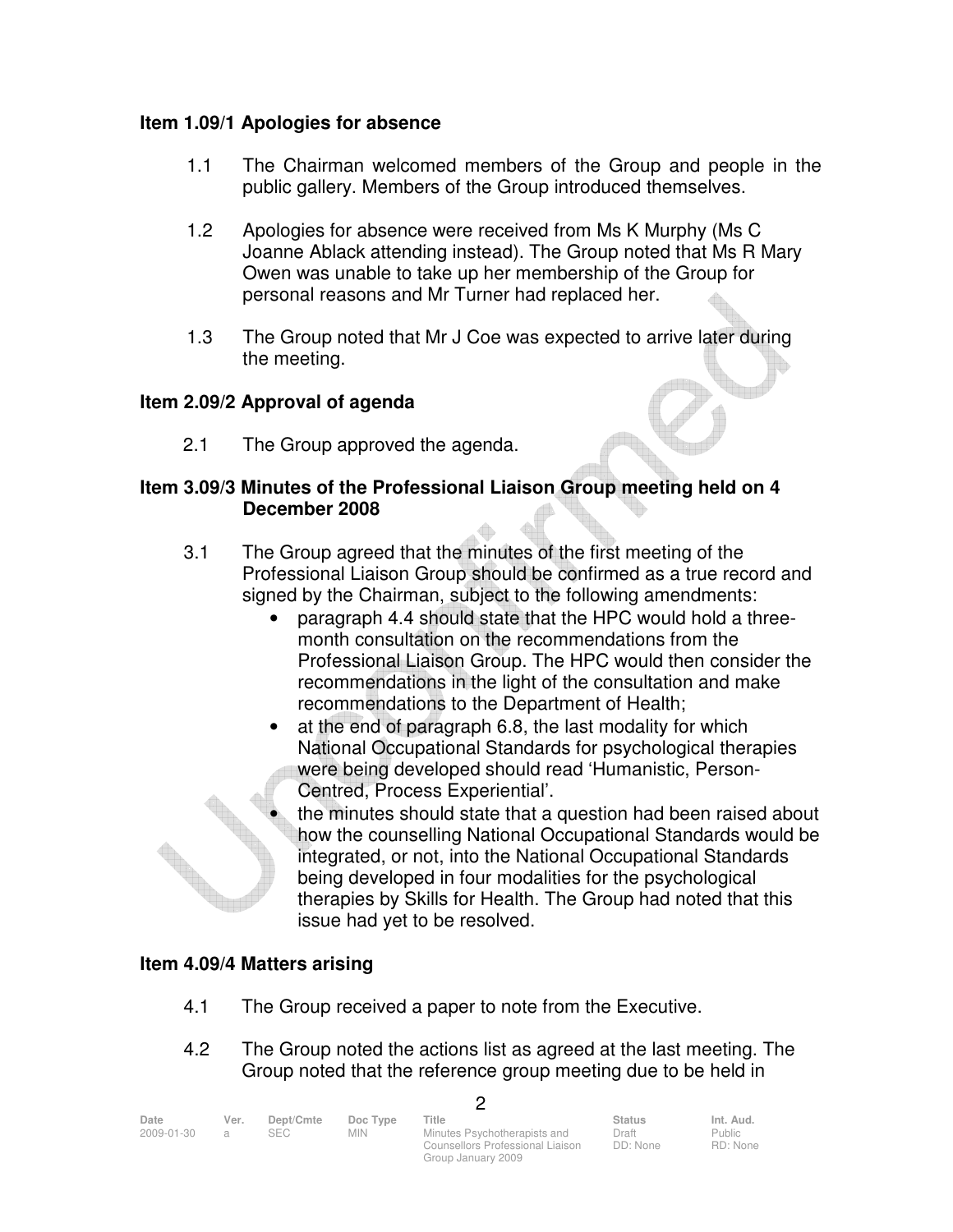Manchester at the end of March 2009 would include a presentation from a profession which had previously become subject to statutory regulation.

 4.3 The Group noted that its work would address the areas which were also covered by the HPC's process for considering a profession's application for statutory regulation. The Group noted that the HPC had revised the process on 1 October 2008, to include a consultation on the draft standards of proficiency; the draft standards of education and training; proposed protected titles; the structure of the Register and grandparenting arrangements before a recommendation to the Secretary of State is made.

#### **Item 5.09/5 Structure of the Register and protected titles**

- 5.1 The Group received a paper for discussion from the Executive, which dealt with issues around the structure of the Register and protected titles for psychotherapists and counsellors. During the latter part of the discussion, the Group received examples of the HPC's standards of proficiency for three professions (arts therapists; clinical scientists; and radiographers) and the standards of education and training.
- 5.2 The Group agreed that any decisions reached should be a working position which would have to be tested at future meetings and, if necessary, revised in the light of subsequent debate. The Group noted that the work at each of its meetings would be inter-related.

#### **Differentiation between psychotherapists and counsellors**

- 5.3 The Group agreed that psychotherapists and counsellors carried out similar functions which required similar skills – i.e. psychotherapy and counselling were both talking therapies, which worked with people dealing with difficulties and distress. However, the Group felt that there were subtle and complex distinctions between the two professions and how they had developed, with each profession having its own characteristics and strengths. At the same time, there were also differences within each profession (for example, different approaches taken to practice). The Group noted that it was possible that some psychotherapists might currently practice under a job title involving the word 'counsellor' (and vice versa).
- 5.4 The Group received a tabled paper explaining the regulatory implications of differentiation or no differentiation between psychotherapists and counsellors. Differentiation would mean two sets of standards of proficiency; practitioners would either have

| Date       | Ver. | Dept/Cmte  | Doc Type   | Title                            | <b>Status</b> | Int. Aud. |
|------------|------|------------|------------|----------------------------------|---------------|-----------|
| 2009-01-30 |      | <b>SEC</b> | <b>MIN</b> | Minutes Psychotherapists and     | Draft         | Public    |
|            |      |            |            | Counsellors Professional Liaison | DD: None      | RD: None  |

Group January 2009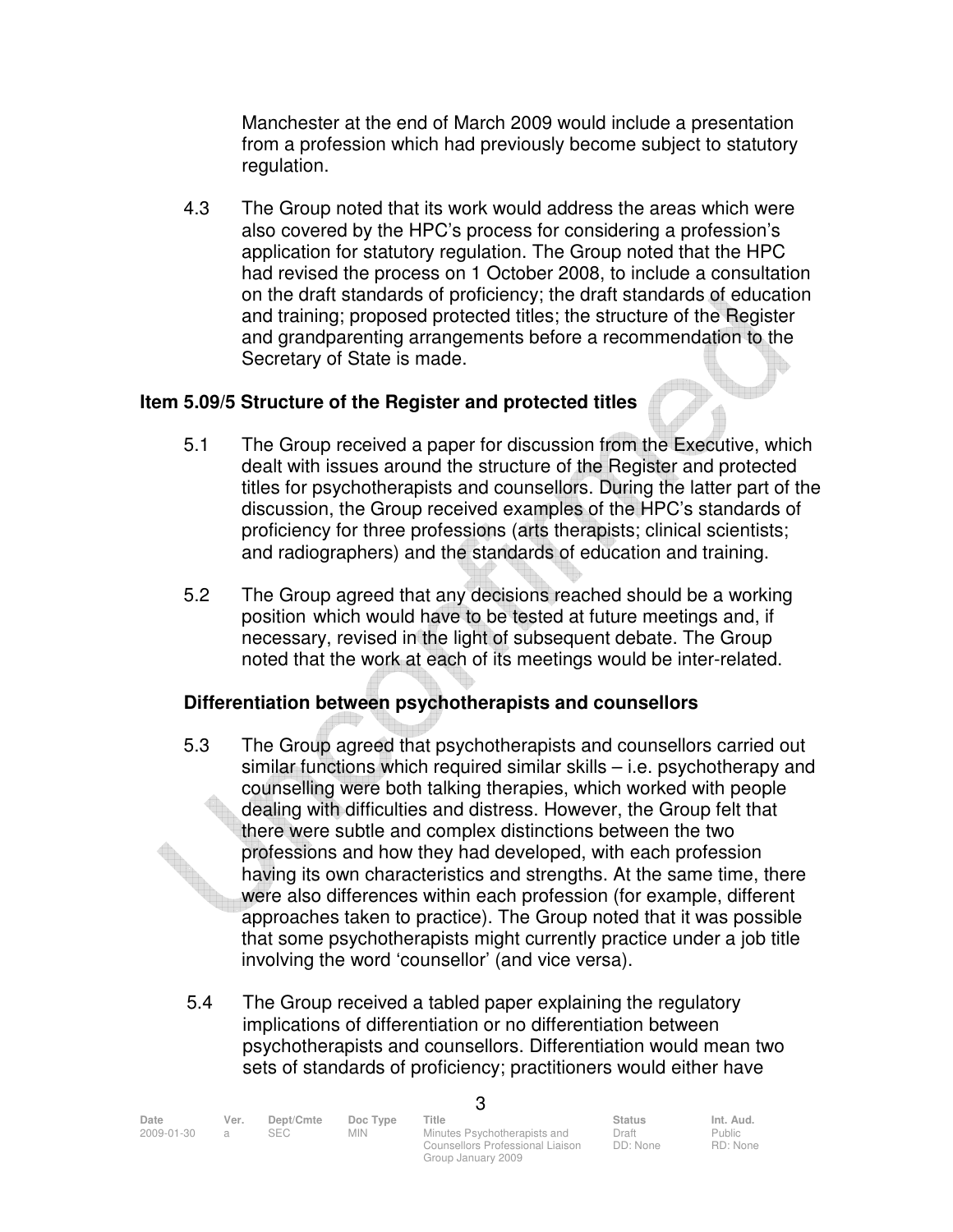access to the protected titles for psychotherapists or the protected titles for counsellors (or both if they were dual registered); and there would be approved qualifications for each profession, potentially at different levels of education. The Group noted that no differentiation between psychotherapists and counsellors would mean one set of standards of proficiency; practitioners would have access to any protected titles for the part of the Register; there would be approved qualifications that lead to the eligibility to apply for registration and use any of the protected titles; and the threshold educational level would be set at the level necessary to achieve the standards of proficiency. As there would only be one set of standards of proficiency, this would mean that only one level could be set for entry to the part of the Register.

 5.5 The Group agreed that, as a working position, it would be appropriate to have a part of the Register for psychotherapists and counsellors which differentiated between the two professions. In relation to the standards of proficiency, the Group felt that psychotherapists and counsellors would share generic standards with the other professions regulated by the HPC and also have standards of proficiency which were common to psychotherapists and counsellors. There would also be standards of proficiency which were specific to psychotherapists only and specific to counsellors only. (Please see the diagram in the appendix to these minutes).

#### **Alternative structures for the Register**

- 5.6 The Group discussed alternative structures for the Register which had been suggested in response to the HPC's call for ideas. One argument had been for the Register to be divided into three distinct parts – psychotherapists; psychotherapeutic counsellors; and counsellors. It had been argued that protection of the three differentiated titles would reflect the longstanding and current practice of differentiation based on standards across the profession.
- 5.7 The Group felt that the term 'psychotherapeutic counsellor' would not be readily understood by the public and its inclusion would make the structure of the Register more complex. The Group noted that the titles 'psychotherapist' and 'counsellor' were already widely used and understood, whilst the title 'psychotherapeutic counsellor' was not commonly used in the UK. The Group felt that, if the differences between psychotherapists and counsellors were already subtle and complex, it would be extremely challenging to further differentiate psychotherapeutic counsellors. The Group therefore agreed not to include 'psychotherapeutic counsellor' in the Register.

| Date       | Ver. | Dept/Cmte | Doc Type   | Title                                                            | <b>Status</b>     | Int. Aud.          |
|------------|------|-----------|------------|------------------------------------------------------------------|-------------------|--------------------|
| 2009-01-30 |      | SEC.      | <b>MIN</b> | Minutes Psychotherapists and<br>Counsellors Professional Liaison | Draft<br>DD: None | Public<br>RD: None |

Group January 2009

 $\lambda$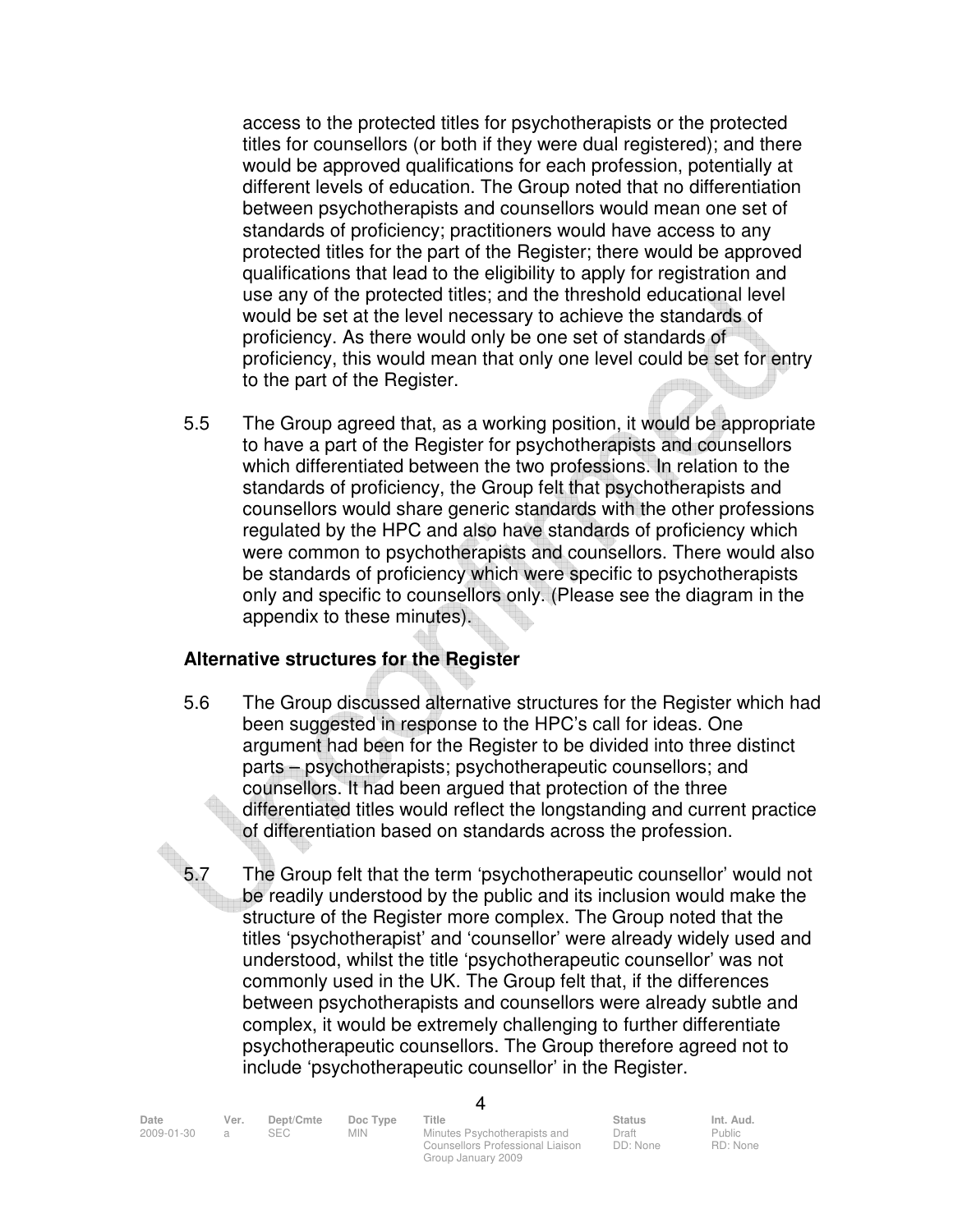- 5.8 The Group discussed responses to the call for ideas which had suggested that those who opposed regulation should be recognised on the HPC's Register as a list of 'conscientious objectors'.
- 5.9 The Group noted that, over time, a wide range of professionals had become subject to statutory regulation, in order to protect the public by giving assurance about professional standards and enabling the public to have a remedy in the event of misconduct. There had been a move over time away from professionally led self-regulation to a situation where healthcare regulators now had equal numbers of professional and lay members on their Councils. Members of the Group questioned why 'conscientious objectors' to statutory regulation would wish to be included on a list maintained by a statutory regulator and if the individuals concerned would be prepared to be subject to the HPC's processes and procedures. The Group agreed that it would not be appropriate for the HPC Register to include a list of 'conscientious objectors'.
- 5.10 Members of the Group felt that there was a need for the HPC to continue to engage with opponents of statutory regulation, who were sincere in their philosophical opposition to statutory regulation and had written to members of the Group to make their views known. Some members felt that it was possible that some opponents did not understand the difference between 'state regulation' and 'statutory regulation' and did not understand that the HPC regulated a wide range of professions, not only those which followed the medical model.

#### **Modality specific titles**

- 5.11 The Group noted that respondents to the call for ideas had suggested numerous modality specific titles that they believed should be protected. The Group noted that it was likely that there were hundreds of modalities and, if modality specific titles were protected, these would need to be available to both counsellors and psychotherapists. The Group felt that it would be more straightforward and understandable for the public if the number of protected titles was minimised. In discussion, the following points were made:
	- adding numerous protected titles to the Register would not strengthen public protection;
	- it was not necessary to include modalities in protected titles, because practitioners could advertise and promote their modalities through other means;

5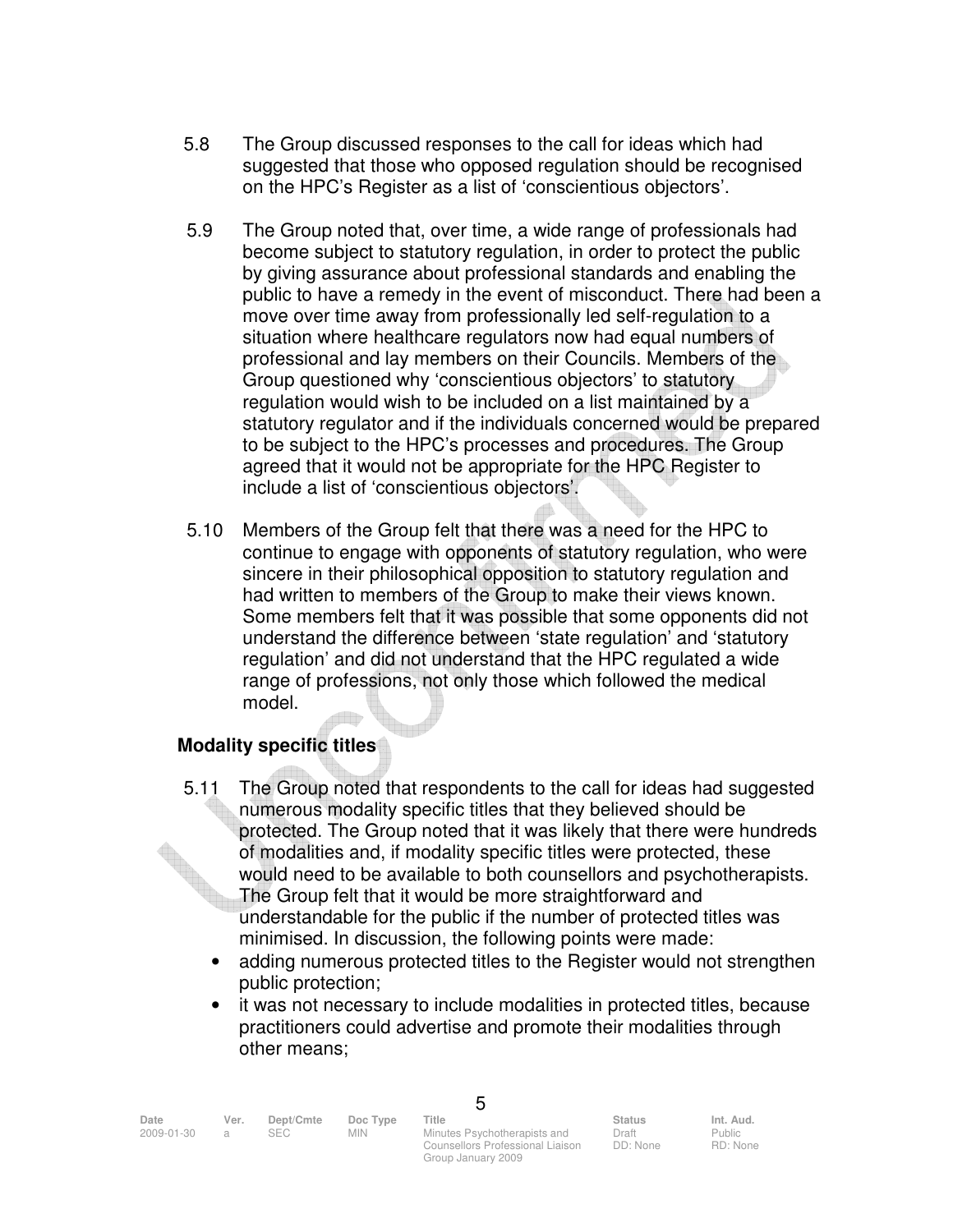- clients who were interested in the modalities used by a practitioner were likely to make their own enquiries with the practitioner or the practitioner's professional body; and
- arts therapists practised in different modalities but these were not recorded on the HPC register.
- 5.12 A member expressed a view that the HPC Register should identify those modalities that were coherent and evidence based. Other members felt that it would be highly inappropriate for a regulator to decide whether a modality was effective. It was pointed out that evidence of effectiveness would develop over time. The Group noted that a Department of Health steering group had recommended that the HPC should regulate acupuncture, herbal medicine and traditional Chinese medicine, although there was currently a lack of evidence of efficacy.
- 5.13 The Group noted that the HPC's standards of education and training (SET) included a requirement that the delivery of a programme of training should assist '...autonomous and reflective thinking and evidence based practice.' (SET 4.5). The Group noted that, if the HPC visited a programme of education or training, the HPC's Visitors would include registrants in the relevant modality.
- 5.14 The Group agreed that its working approach would be that the Register should not differentiate by modality. The Group agreed that the issue of modality-specific titles should be explored further when the Group discussed the standards of education and training.

# **Psychological therapists**

- 5.15 The Group noted that a number of respondents to the call for ideas had suggested that the Register might be structured similarly to the existing register for arts therapists, with a non-protected umbrella term used as the title. The most common suggestion for this was 'psychological therapists'. Some respondents had suggested that this title should be protected. There had been some suggestions that this model might allow for the eventual registration of practitioners who delivered psychological therapies, but 'below the level' of psychotherapists and counsellors and other statutorily regulated professionals who deliver therapy.
- 5.16 The 2007 White Paper 'Trust, Assurance and Safety The Regulation of Health Professionals in the 21<sup>st</sup> Century' said that 'other psychological therapists' such as the psychological therapists referred to might become regulated in the future. The Group noted that it was

| Date       | Ver. | Dept/Cmte | Doc Type | Title                            | <b>Status</b> | Int. Aud. |  |
|------------|------|-----------|----------|----------------------------------|---------------|-----------|--|
| 2009-01-30 |      | SEC.      | MIN.     | Minutes Psychotherapists and     | Draft         | Public    |  |
|            |      |           |          | Counsellors Professional Liaison | DD: None      | RD: None  |  |

Group January 2009

6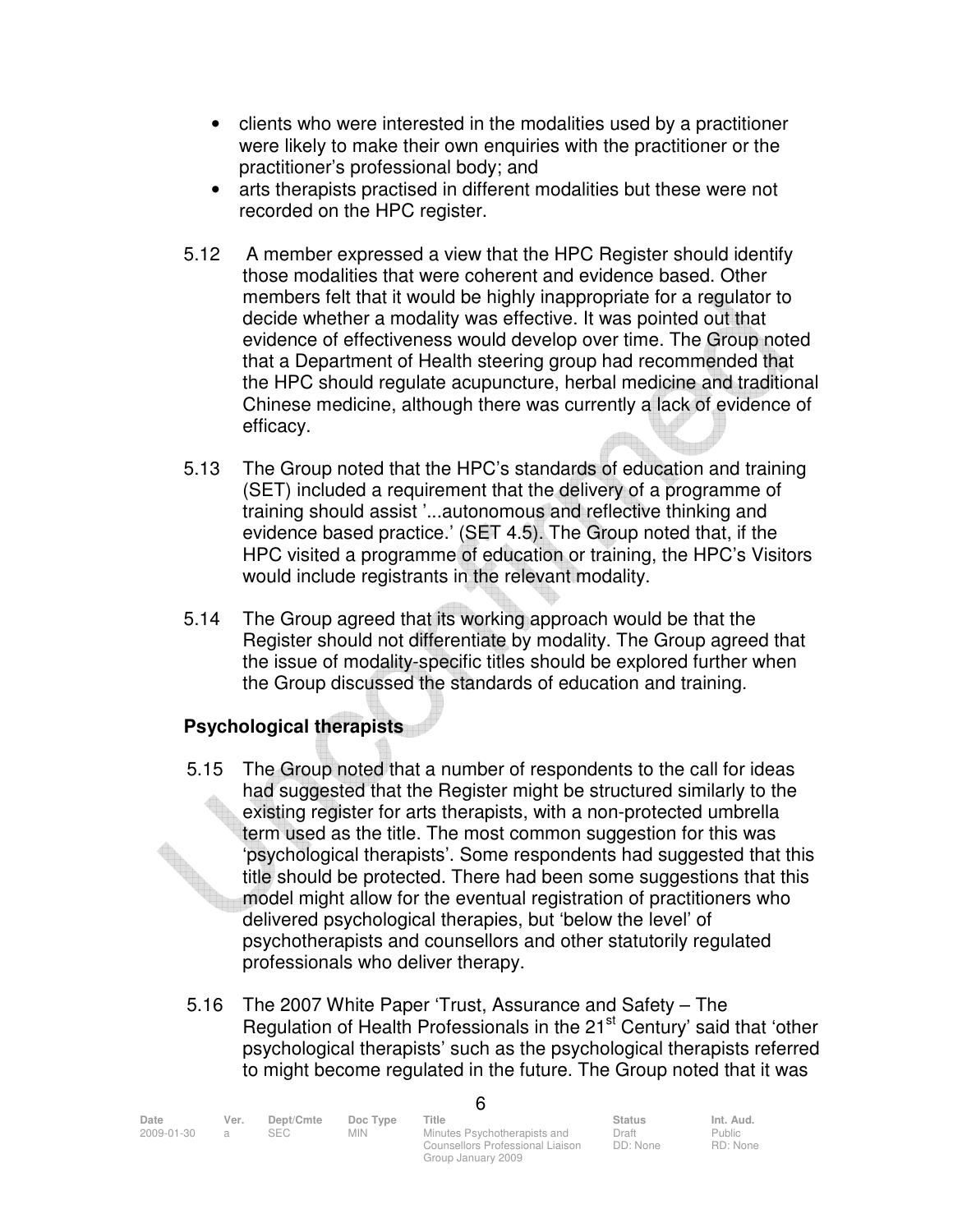outside its remit to consider whether 'psychological therapists' should be regulated by the HPC, although the title was increasingly used in NHS trusts. It was noted that the standards and training for psychological therapists varied significantly between NHS trusts. The Group felt that the public might not understand the differences between psychological therapists; psychologists; psychotherapists; and counsellors.

5.17 The Group agreed that, while it should be aware of the developments and complexity in this area, it would not be appropriate at this stage to use the term 'psychological therapists' in the HPC Register.

#### **Use of 'psychotherapist' by other regulated professionals**

- 5.18 The Group noted that the title 'psychotherapist' was in use by other regulated professionals, particularly psychologists. The British Psychological Society held a Register of psychologists who were qualified in delivering psychotherapy. It appeared that a number of these practitioners also held membership of psychotherapy and counselling registers. Some practitioners might therefore be eligible for separate registration as a psychotherapist.
- 5.19 The Group noted that a recent report by a Department of Health working group had discussed use of protected titles by other, already regulated health professionals (in the context of regulation of acupuncturists, medical herbalists and traditional Chinese medicine). The working group had proposed that an agreement might be reached on which regulated professions might be able to continue to use protected titles, provided that they were clear about the professional background. The Group noted that no final decision had yet been reached.
- 5.20 The Group noted that other professions might use the titles 'counsellor' and 'therapist' – for example, nurse counsellor and nurse therapist. The Group felt that individual professionals would choose how to develop their practice and would decide which protected title or titles to use. The Group noted that some practitioners might choose to be on several registers, depending on the scope of their practice.
- 5.21 The Group noted that, if an individual chose to be registered in two parts of the HPC's Register, they would be expected to meet the standards of education and training and the standards of proficiency for both relevant parts of the Register. The Group noted that the HPC believed that individual registrants should exercise their professional

Date Ver. Dept/Cmte Doc<sup>Type</sup> Title Status Status Int. Aud.

7

2009-01-30 a SEC MIN Minutes Psychotherapists and Counsellors Professional Liaison Group January 2009

Draft DD: None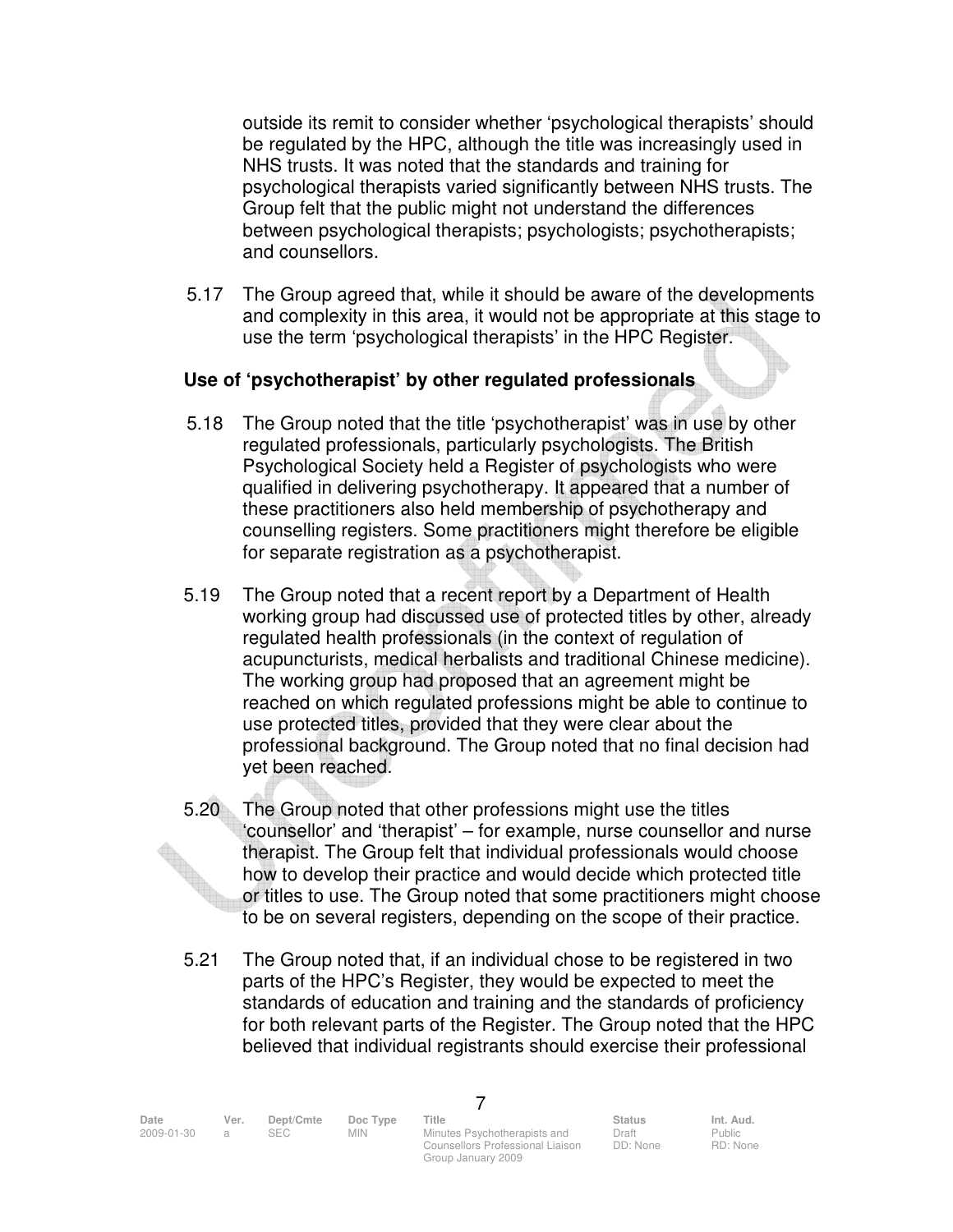judgement, in order to work safely and effectively within their scope of practise.

## **Client groups**

- 5.22 The Group noted that a small number of respondents to the call for ideas had said that the Register should be structured to differentiate between practitioners who were qualified to work with different client groups, in particular those who were qualified to work with children and young people. The Group noted that a number of professional bodies had submitted responses which argued that the Register should enable members of the public to distinguish the different levels of specialism and the nature of training and that separate standards should be produced for practitioners working with adults and those working with children and young people.
- 5.23 The Group felt that, in principle, it would not be helpful for the public to structure the information in the way suggested, as this would make the Register overly complex. In discussion, the following points were made:
	- the HPC's register did not currently indicate if a professional was qualified to work with vulnerable people, children or young people. Employers were likely to be best placed to decide if a practitioner was able to work with a particular client group;
	- training to work with client groups could either be pre-registration or post-registration. It was suggested that specialisation in a particular client group might be recognised by an annotation to the Register;
	- there were a range of client groups (such as people with learning disabilities and people with eating disorders) which could also be recognised as protected titles;
	- a member expressed a view that, historically, child psychotherapy had been recognised as a profession under the Whitley Council. Other members of the Group pointed out this had applied solely within the NHS and had not been for the purposes of statutory regulation or public protection;

• individuals regulated by the HPC were expected to use their own professional judgement about their scope of practice and whether they were practising safely and effectively;

- there was a trend away from delineation by client group and for professionals to work in a multi-professional environment;
- it was possible that the standards of proficiency might include requirements for understanding and knowledge of working with client groups;

| Date       | Ver. | Dept/Cmte | Doc Type   | Title                            | <b>Status</b> | Int. Aud. |
|------------|------|-----------|------------|----------------------------------|---------------|-----------|
| 2009-01-30 |      |           | <b>MIN</b> | Minutes Psychotherapists and     | Draft         | Public    |
|            |      |           |            | Counsellors Professional Liaison | DD: None      | RD: Non   |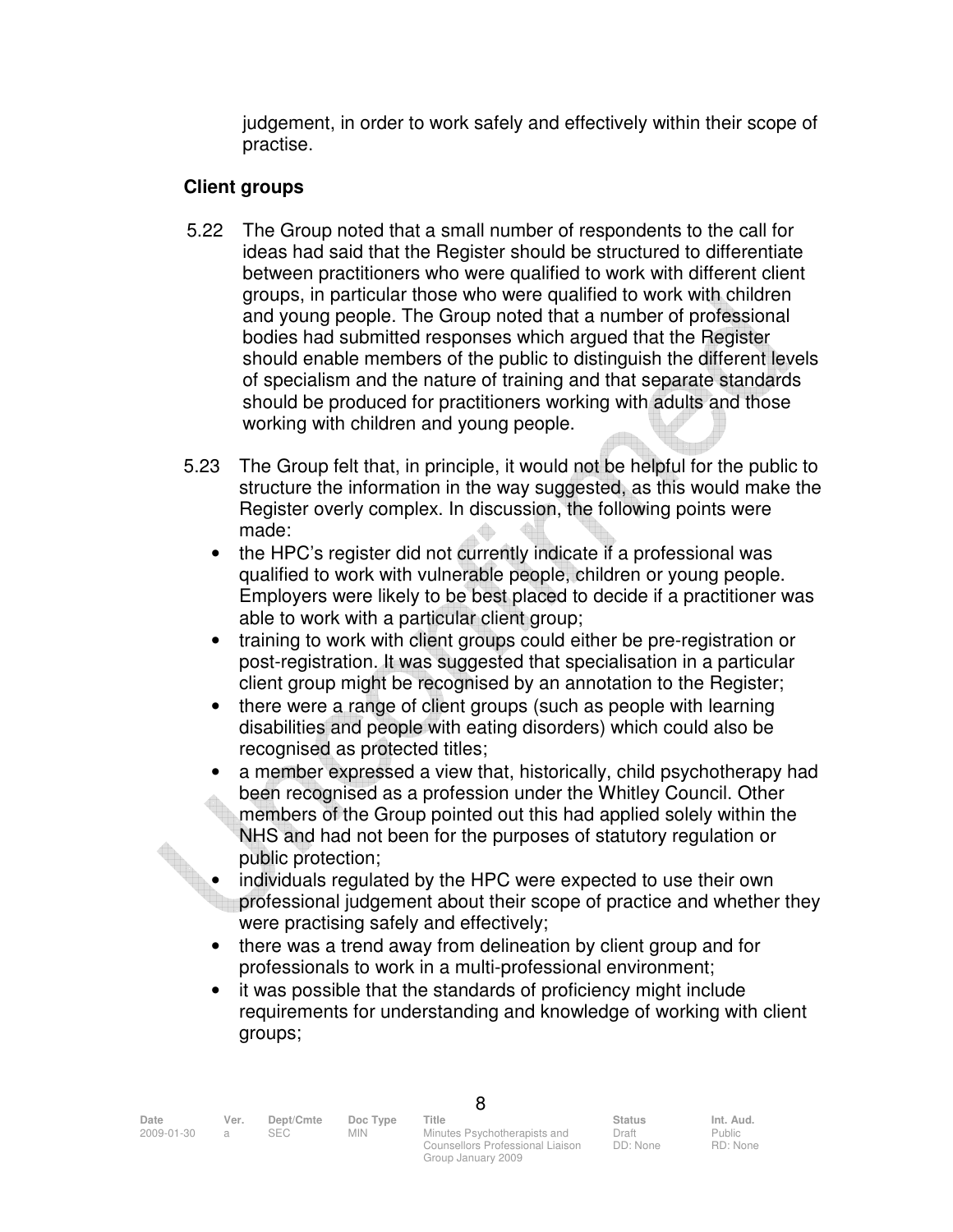- professionals should be able to deal with a range of equality and diversity issues and comply with legislative requirements relating to vulnerable groups; and
- notwithstanding the HPC's decision on whether to protect the title, it was likely that the title of child psychotherapist would continue to be widely used.

The Group agreed that its working approach would be that the Register should not differentiate to specifically identify practitioners qualified to work with children and young people. The Group agreed that this subject might be re-visited in light of subsequent discussion on education and training.

#### **Protection of title**

- 5.24 The Group discussed the HPC's proposed approach to protection of title for psychotherapists and counsellors. The Group noted that regulation by protection of title was common across the UK health regulators, although there were some examples of protection of function. The Group noted that the paper outlined existing titles protected by the HPC and the HPC's legal powers in cases where a protected title was being misused. The Group noted that, in any proceedings brought by the HPC, the HPC had to prove that the title was used with the intention of misleading members of the public. Intention to deceive could be both express (e.g. an individual advertised that they were a physiotherapist but they were not registered with the HPC) and implied (e.g. an individual did not use a protected title but advertised that one of the services they offered was 'physiotherapy' and they were not registered with the HPC).
- 5.25 The Group discussed whether the HPC should only protect the 'stem' of a title (i.e. 'counsellor' or 'psychotherapist') or also protect titles which used an adjective before the 'stem' title. The Group noted that seven protected titles were proposed for the regulation of practitioner psychologists, but these reflected seven well-defined domains which were widely recognised by that profession.
- 5.26 The Group agreed that the title 'counsellor' should be protected if possible, as it was widely used by practitioners and widely understood by the public. The Group felt that, if it was not possible to protect the title 'counsellor', 'registered counsellor' might be protected instead, but this should be the subject of further discussion. The Group agreed that the title 'psychotherapist' should also be protected. The Group agreed that the Executive should investigate whether it would be legally possible to protect those titles and report back to a future meeting.

# **Action: MG (April)**

| Ver. | Dept/Cmte | Doc Type   | Title                        | <b>Status</b>                    | Int. Aud.          |
|------|-----------|------------|------------------------------|----------------------------------|--------------------|
|      |           | <b>MIN</b> | Minutes Psychotherapists and | Draft                            | Public<br>RD: None |
|      |           |            |                              | Counsellors Professional Liaison | DD: None           |

Group January 2009

 $\Omega$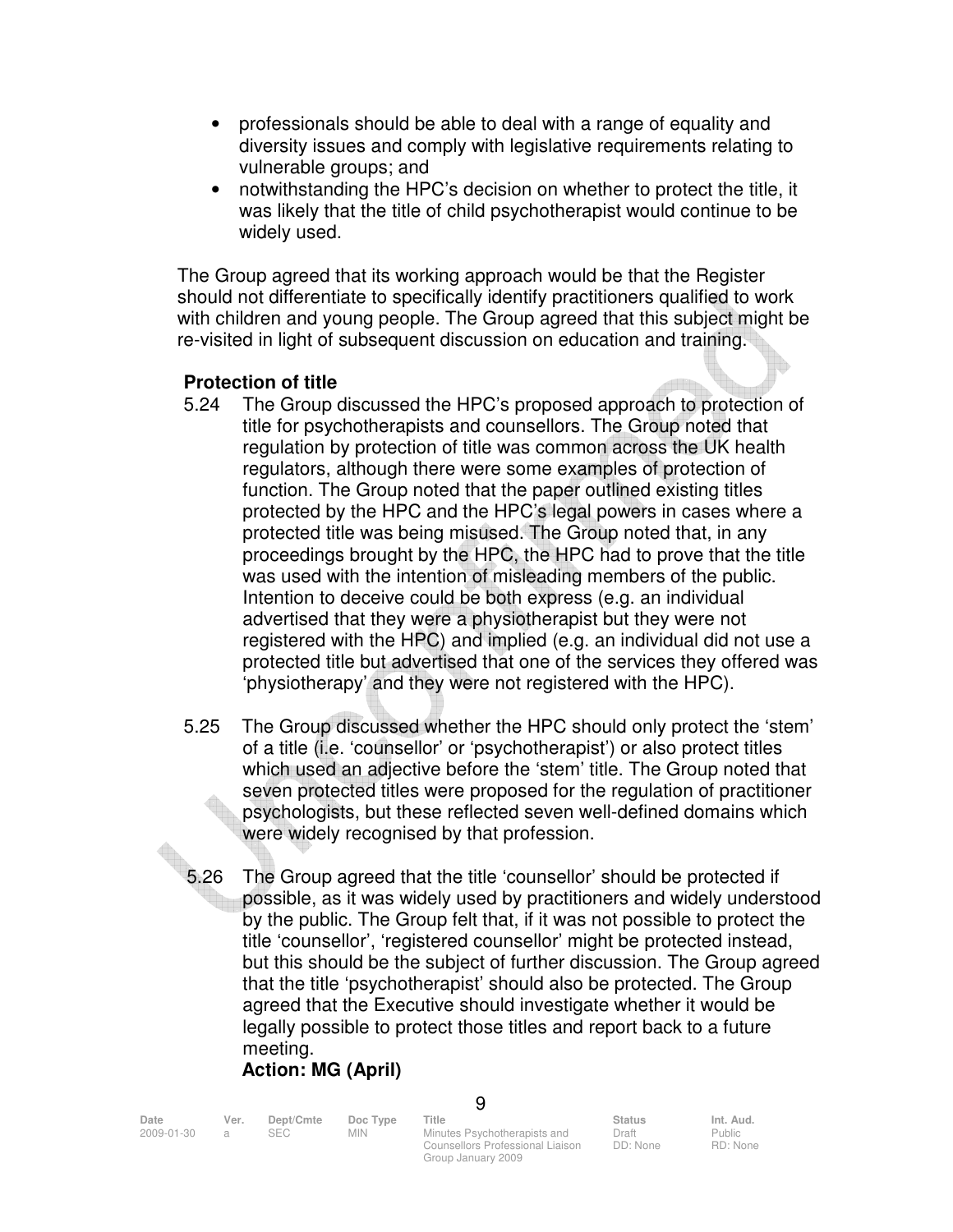#### **Education and training**

- 5.27 Members felt that provision of training and education in both counselling and psychotherapy was highly diversified. Some individuals might not have obtained a formal academic qualification but they were often highly experienced, whilst others had obtained undergraduate or postgraduate qualifications. Provision of training had also been influenced by allocation of funding. The Group noted that training tended to overlap the two professions and there was sometimes no clear division in training for the two professions. The Group noted that accreditation by professional bodies might involve completion of training, followed by obtaining three to five years' experience.
- 5.28 The Group noted that the HPC was currently reviewing its standards of education and training (SETs). It was possible that the SETs would be revised to remove specified threshold levels of qualification, as currently defined in SET 1, but this would be subject to consideration by the HPC's Education and Training Committee and the Health Professions Council.
- 5.29 The Group noted that there was uncertainty about the exact numbers of psychotherapists and counsellors who were currently practising. In discussion, a minimum estimate of 55,000 was mentioned, with at least three-quarters of these being counsellors, although it was possible that were up to 100,000 psychotherapists and counsellors.
- 5.30 The Group noted that the HPC had an established procedure for considering applications for registration from practitioners who had qualified outside the European Economic Area (EEA). The procedure involved applications being assessed by two registration assessors from the relevant profession or modality. The assessors would decide whether a practitioner's training and experience would enable them to meet the standards of proficiency and might decide that applicants should undertake further verification or invitation to attend a Test of Competence based on the profession's standards of proficiency. Applicants had a right of appeal if their application was rejected.
- 5.31 The Group noted that applicants from the EEA or Switzerland who were already established in their profession could apply to provide professional services in the UK on a temporary and occasional basis. A European directive provided for mutual recognition of professional qualifications for members of the EEA or Switzerland.

Date Ver. Dept/Cmte Doc<sup>Type</sup> Title Status Status Int. Aud.

10

2009-01-30 a SEC MIN Minutes Psychotherapists and Counsellors Professional Liaison Group January 2009

Draft DD: None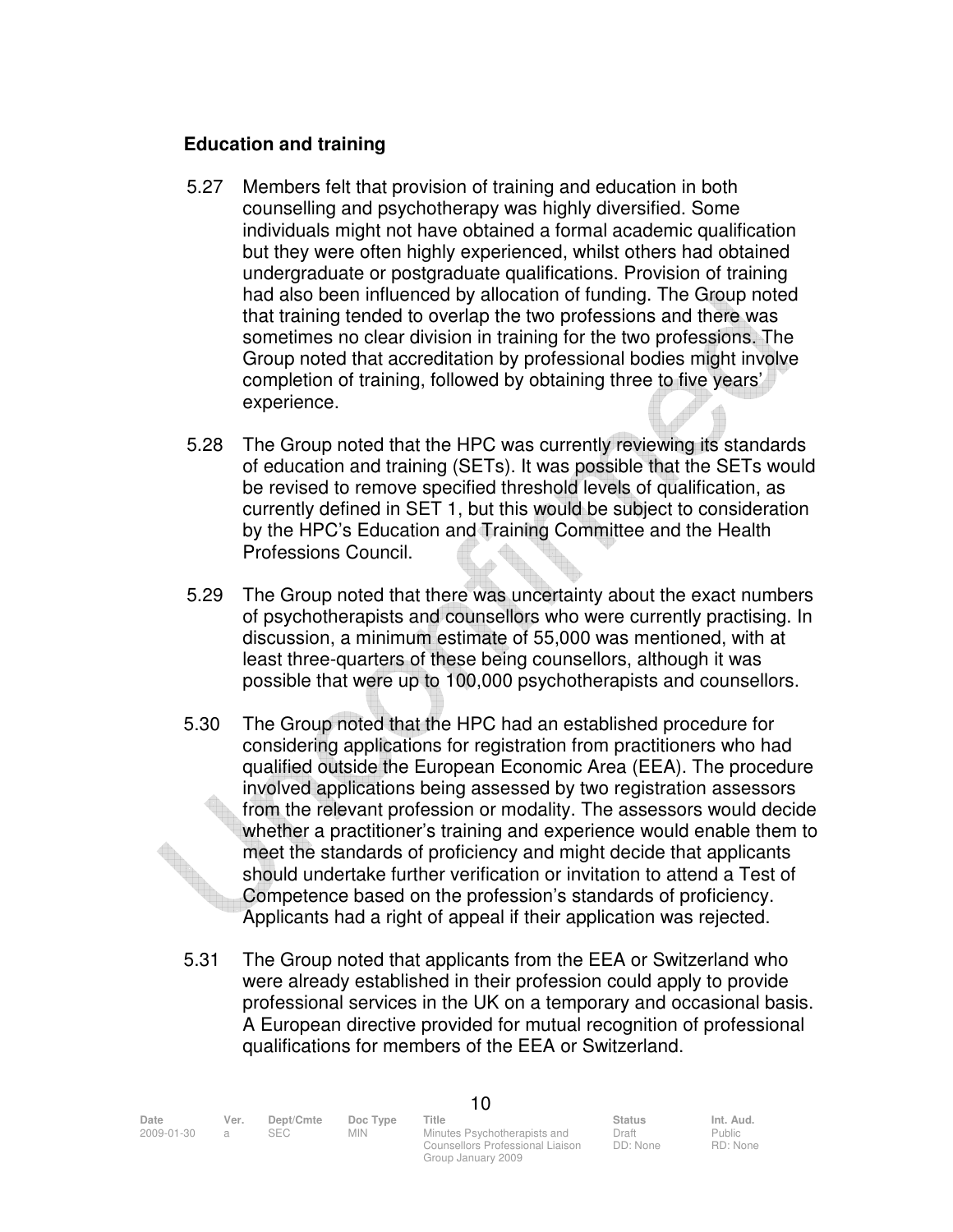#### **Item 6.09/6 Professional Liaison Group workplan**

- 6.1 The Group received a paper for discussion from the Executive.
- 6.2 The Group was invited to discuss the indicative plan of activities for future meetings. The Group felt that it would be useful to discuss the standards of education and training at its next meeting, drawing on the points made in discussion above. The Group noted, in the process of drafting the standards of proficiency and the standards of education and training, it could have regard to standards prepared by a number of organisations (such as the British Association of Counselling and Psychotherapy, the United Kingdom Council for Psychotherapy and Skills for Health). The Group noted that these standards could have a number of shortcomings (for example, not differentiating between psychotherapists and counsellors) but could be used as a starting point.
- 6.3 The Group noted that the Executive was considering how to gain wider views from service users, which could then be fed into the consultation process.

#### **Item 7.09/7 Any other business**

7.1 There was no other business.

#### **Item 8.09/8 Date and time of next meeting**

- 8.1 The next meeting of the Group would be held at 10.30 am on Tuesday 3 March 2009 and Wednesday 4 March 2009 (at Avonmouth House, 6 Avonmouth Street, London, SE1 6NX).
- 8.2 Subsequent meetings would be held at 10.30 am (at the HPC's office) on:

 Wednesday 29 April 2009 Tuesday 26 May 2009 and Wednesday 27 May 2009

**Chairman** 

#### **Date**

2009-01-30 a SEC MIN Minutes Psychotherapists and Counsellors Professional Liaison Group January 2009

Draft DD: None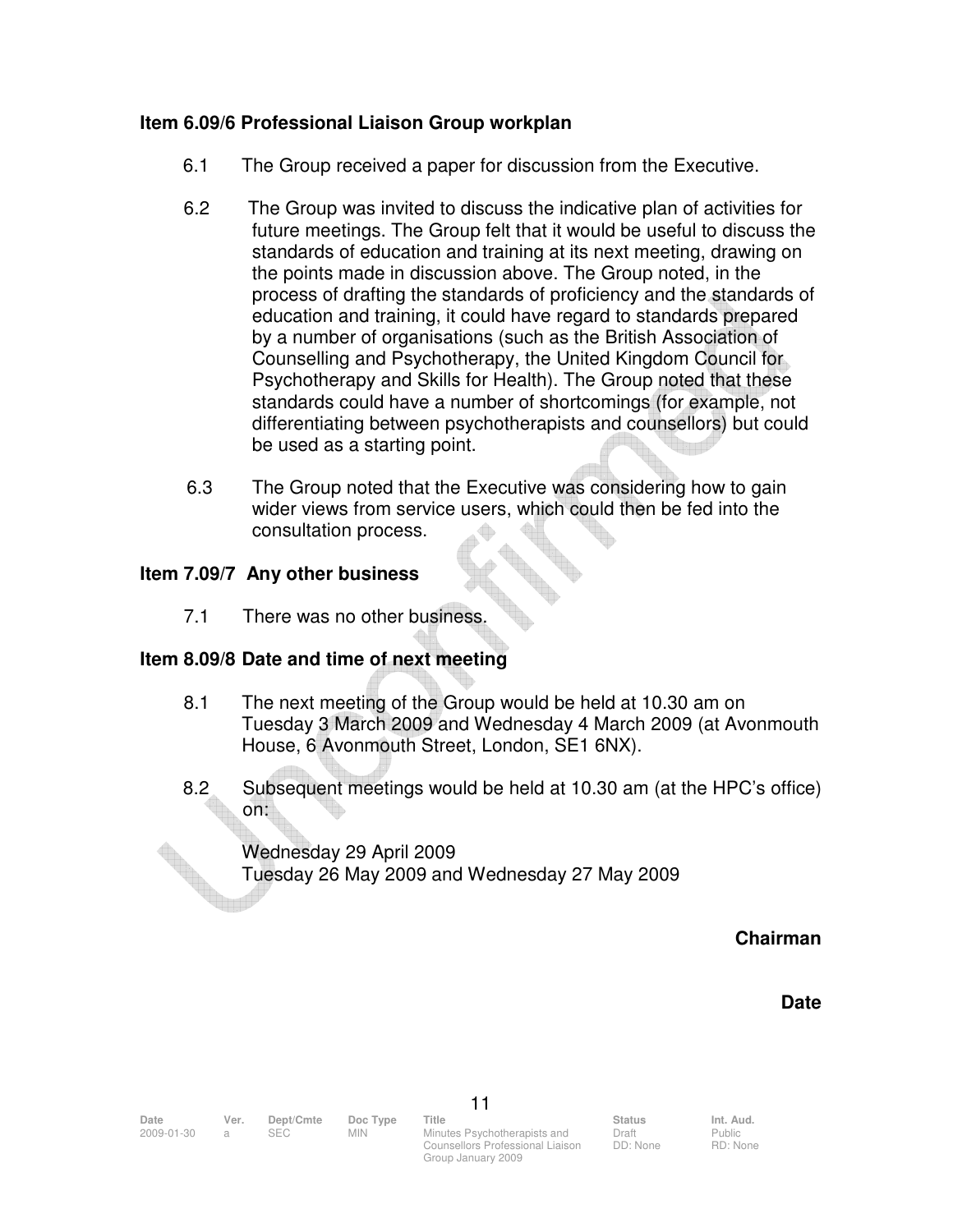#### **Working outline of the structure of the register of psychotherapists and counsellors**

**(subject to amendment)** 



Date Ver. Dept/Cmte Doc<sup>Type</sup> Title Status Status Int. Aud.

2009-01-30 a SEC MIN Minutes Psychotherapists and Counsellors Professional Liaison Group January 2009

12

Draft DD: None